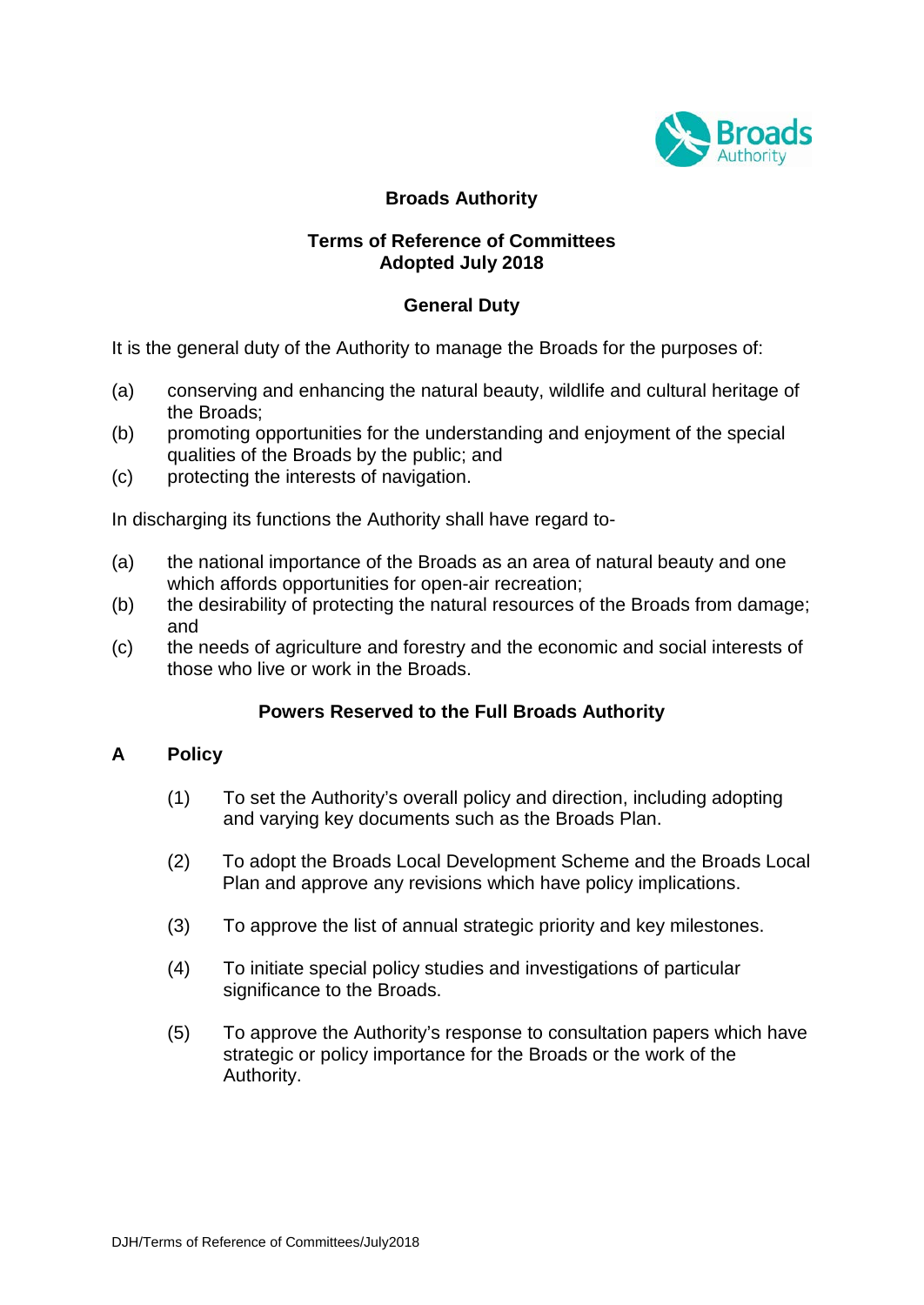#### **B Finance**

- (6) To appoint an officer to be responsible for the proper administration of the Authority's financial affairs in accordance with section 17 of the Norfolk and Suffolk Broads Act 1988.
- (7) To approve the annual consolidated (general and navigation income and expenditure) budget (the latter after consultation with the Navigation Committee), to fix navigation tolls (after consultation with the Navigation Committee) and to approve additional expenditure over and above that provided for in the approved budgets.
- (8) To adopt the annual Statement of Accounts.
- (9) To monitor the resources of the Authority, and to have responsibility for the following specific matters:
	- (i) making decisions about raising, varying or redeeming loans;
	- (ii) approving individual grants which are not within the scope of the powers delegated to the Chief Executive;
	- (iii) writing off any obsolete stores or equipment, loss of property or debt owing to the Authority insofar as such matters are not within the scope of the powers delegated to the Treasurer and Financial Adviser;
	- (iv) approving the Annual Investment Strategy.
- (10) To monitor projects undertaken by the Authority, with particular regard to the letting of and compliance with contracts.

## **C Navigation**

- (11) To apply for and object to Harbour Revision Orders (after consultation with the Navigation Committee).
- (12) To approve the closure of navigations for conservation purposes (except in cases of emergency, after consultation with the Navigation Committee).
- (13) To perform the role of Duty Holder under the Port Marine Safety Code, and to appoint the Designated Person.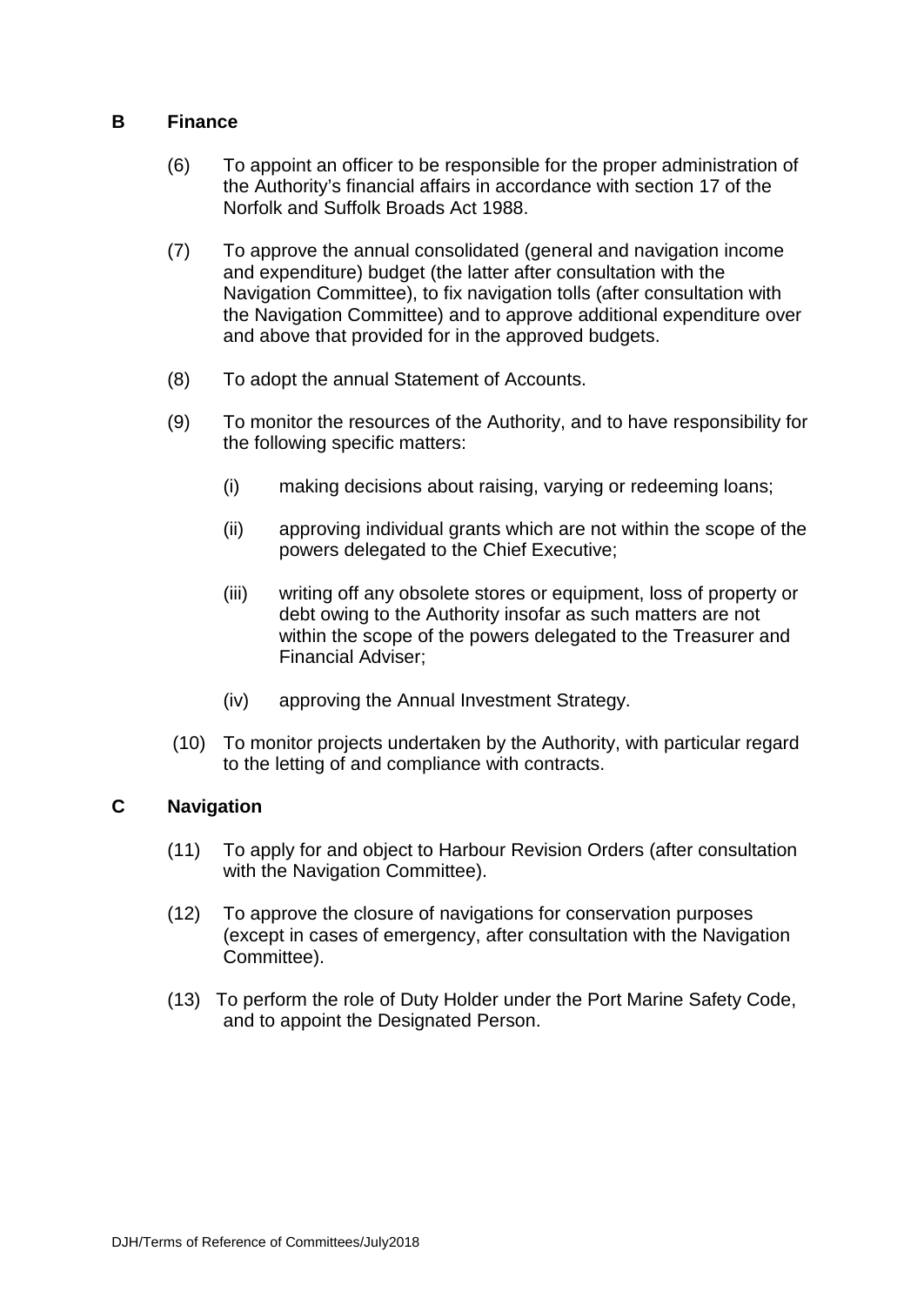### **D Conservation**

(14) To make decisions about the exercise of the Authority's functions in respect of conserving and enhancing the natural beauty, wildlife and cultural heritage of the Broads in accordance with the powers and duties set out under Sections 4 and 5 the Norfolk and Suffolk Broads Act 1988.

### **E Recreation and Tourism**

(15) To make decisions about the exercise of the Authority's functions in respect of promoting the enjoyment of the Broads by the public as set out in Schedule 3 of Part II of the Norfolk and Suffolk Broads Act 1988.

## **F Committees and Members**

- (16) To approve the setting up of any standing committees.
- (17) To approve the terms of reference of all committees.
- (18) To appoint members to any standing committee of the Authority (subject, in respect of the Navigation Committee, to prior consultation with that committee).
- (19) To appoint members to outside bodies where this function does not stand referred to another committee.
- (20) To approve the annual timetable of Authority and committee meetings.
- (21) To approve the Code of Conduct for Members.
- (22) To appoint the Authority's Monitoring Officer.
- (23) To consider and if necessary act on recommendations from the Hearings Committee in respect of matters relating to complaints of noncompliance with the Authority's Code of Conduct.
- (24) To set members allowances.
- (25) To make Standing Orders in relation to the business of the Authority.

### **G Personnel Matters**

- (26) To determine the grading, salary and terms and conditions of service of the Chief Executive.
- (27) To make arrangements for and approve the appointment of the Chief Executive.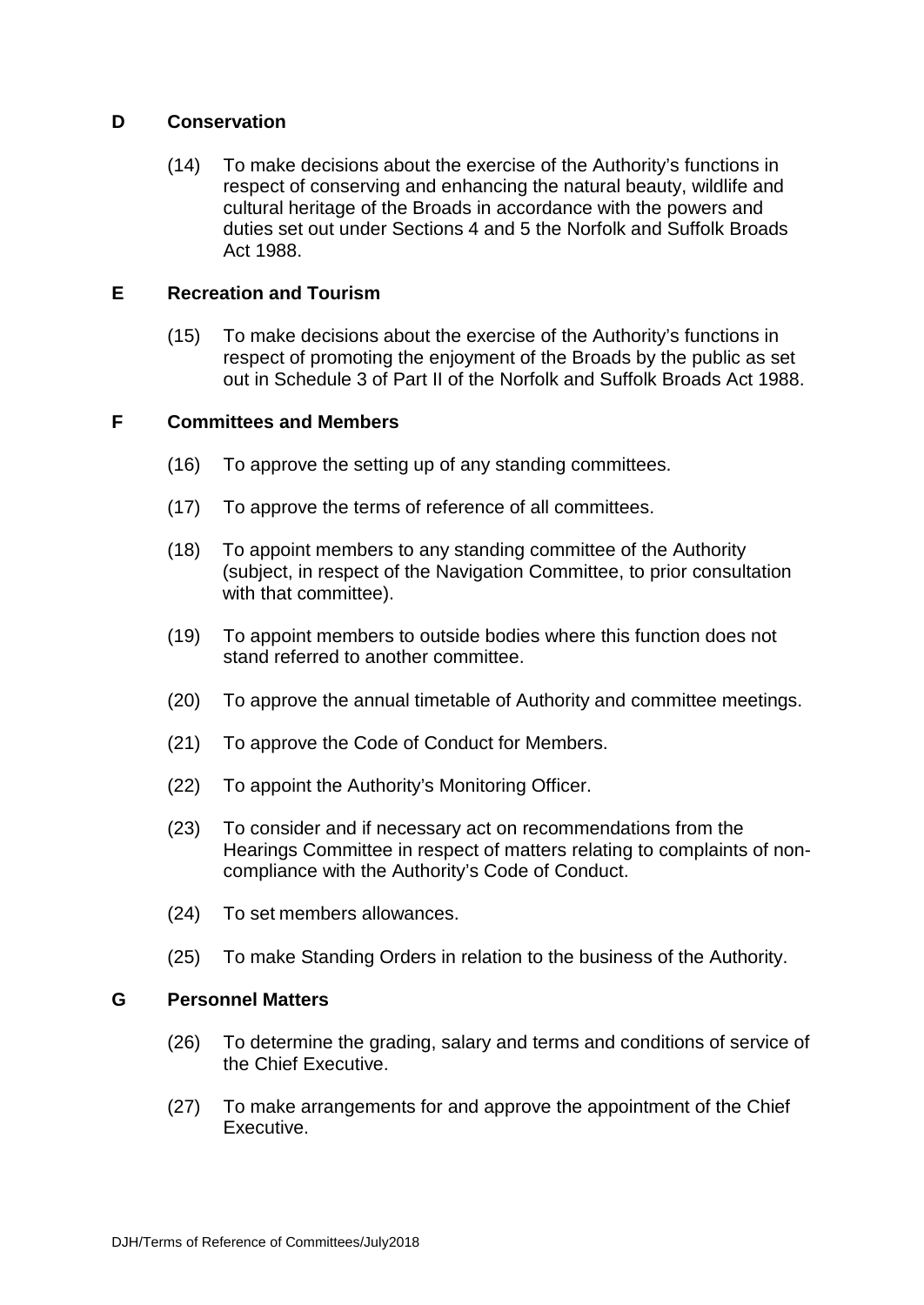- (28) To adopt amendments to local conditions of service where there are unresolved objections from members of staff and/or trade unions.
- (29) To determine any ex-gratia payments or honoraria to staff which are not within the scope of the powers delegated to the Audit and Risk Committee.

#### **H General**

- (30) To make byelaws (after consultation with the Navigation Committee in the case of byelaws relating to the navigation area).
- (31) To make proposals for:
	- (i) the variation of the area of the Authority;
	- (ii) the variation of the navigation area (after consultation with the Navigation Committee); and
	- (iii) the alteration of the Authority's constitution.
- (32) To promote and oppose local Bills.
- (33) To exercise Compulsory Purchase Powers.
- (34) To take decisions:
	- (i) to exercise powers not hitherto exercised by the Authority;
	- (ii) to cease to exercise any power of the Authority;
	- (iii) involving the exercise of any powers of the Authority by any body other than the Authority or the Committee of the Authority to which those powers then stand delegated; and
	- (iv) involving the endowment of the Authority with powers not hitherto held by it.

### **Powers Reserved to Committees: General Clauses**

(1) Any mention in the following terms of reference and delegations of any Act or statutory instrument or of any section or clause shall be deemed to refer to the same as at any time amended. Where that Act, instrument, section or clause has been replaced, consolidated or re-enacted, with or without amendment, such mention shall be deemed to refer to the relevant provisions of the replacing, consolidating or re-enacting statute or instrument.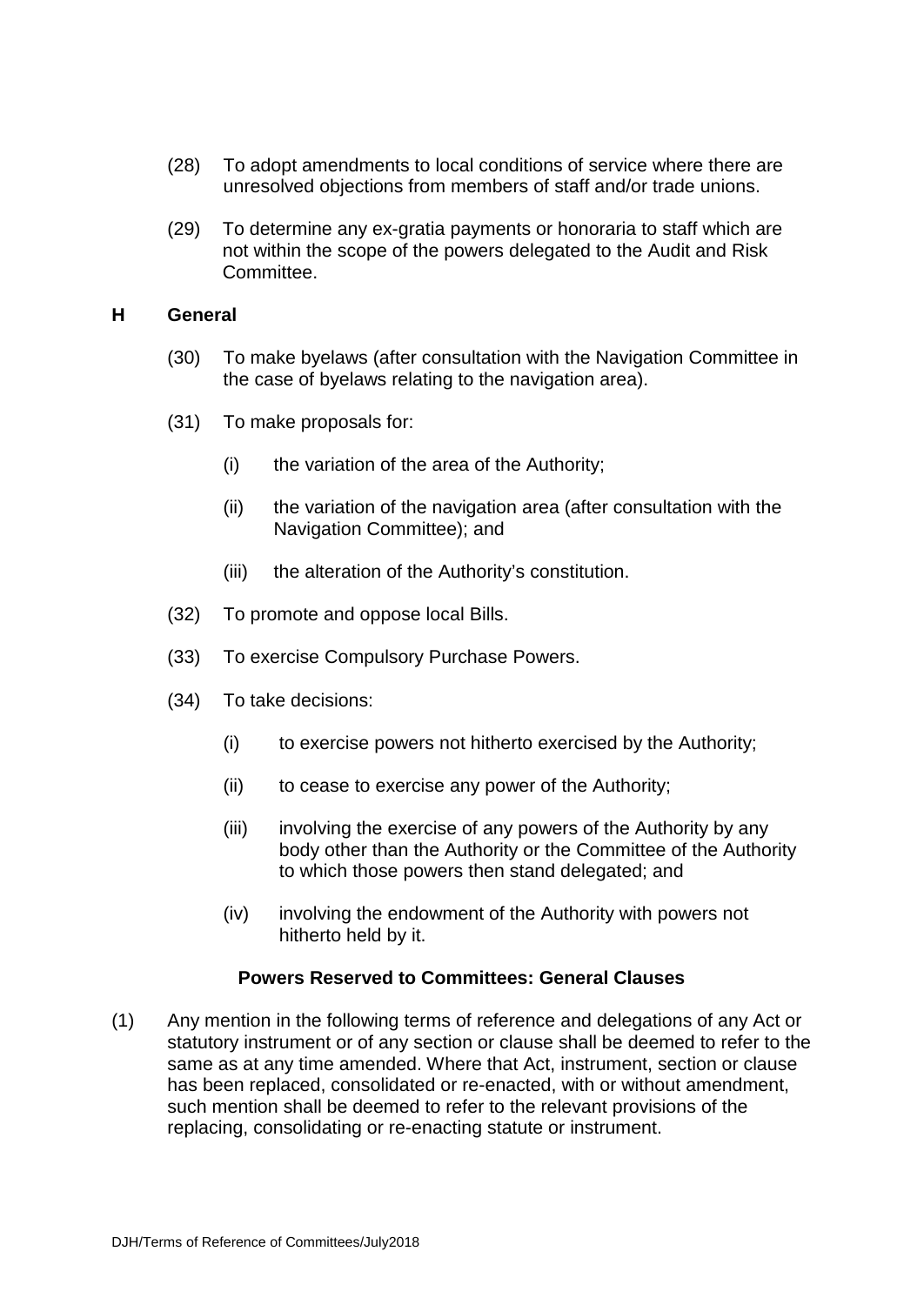- (2) References to powers and duties under any Act include powers and duties under any statutory instrument made under that Act.
- (3) No general reference of a power, duty, function or other matter to a committee shall include any matters specifically referred to another committee.
- (4) It is a condition of all delegations to all committees that they must report all important steps taken by them in exercise of their delegated powers to the extent necessary to ensure that all members of the Authority are broadly aware of the progress and the problems of the Authority in every sphere.
- (5) All delegated powers must be exercised in accordance with the approved Business Plan and budgets and the Standing Orders and Financial Regulations of the Authority.

### **1 Navigation Committee**

#### **Matters Arising from the 1988 Act (as amended by the 2009 Act)**

- (1) To be consulted on:
	- $(i)$  proposals to vary the navigation area (section  $8(4)$  and the area of jurisdiction of the Authority (schedule 7 paragraph 5);
	- (ii) all the matters listed in section 9 (6) namely:
		- (a) before delegating any function of the Authority in relation to the navigation area to any person;
		- (b) before appointing any member of the Navigation Committee under this section;
		- (c) before proposing, determining or bringing into force any new policy, plan, strategy or procedure or any change to an existing policy, plan, strategy or procedure which may significantly affect the use or enjoyment of the whole or any part of the navigation area;
		- (d) before determining any application for planning permission which may significantly affect the use or enjoyment of the whole or any part of the navigation area and which materially conflicts with any policy, plan, strategy or procedure of the Authority;
		- (e) on the preparation of the annual budget, including in particular any income or expenditure attributable to the navigation area;
		- (f) (except in case of urgency) before incurring expenditure which may have a significant effect on the use or enjoyment of the whole or any part of the navigation area and which has not been specifically provided for in the annual budget approved by the Authority;
		- (g) before applying for any amendment of or alteration to the Navigation Committee's constitution as set out in this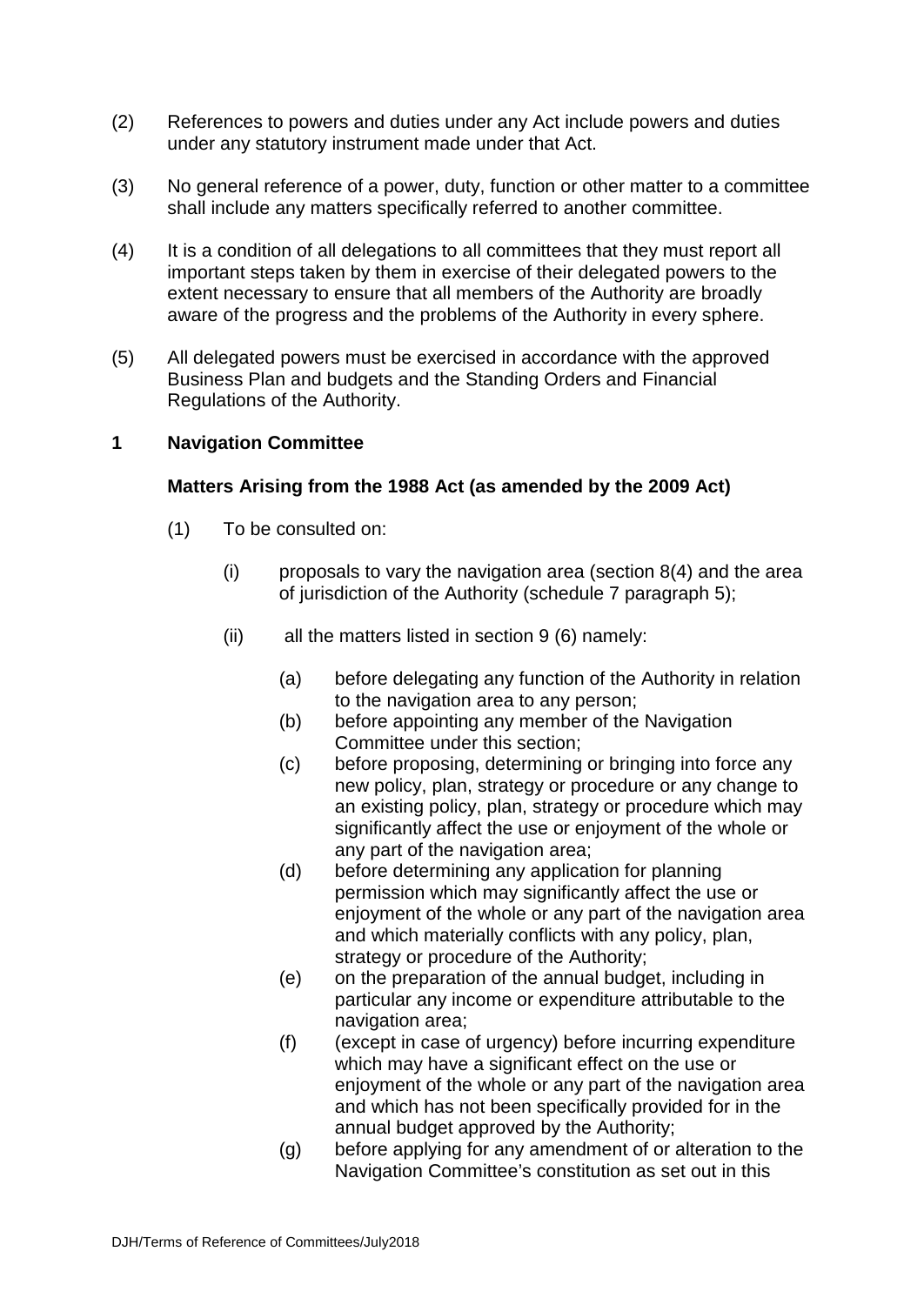section or the Authority's constitutions as set out in section 1 of this Act or any change to the functions of the Authority in relation to the navigation area as set out in Part II of and Schedule 5 to this Act and under Parts 2 and 3 of the 2009 Act.

- (iii) making, varying or revoking any byelaws under subsection 10(3) (see section 10(17) (a));
- (iv) making any appointment under subsection 10(7) (see section  $10(17)(b)$ ;
- (v) determining any application for a works licence (see section 11  $(13)$ ).
- (vi) determining the level of any tolls or other charges to be imposed in respect of the navigation area or adjacent waters. (see section 13 (3)).
- (vii) The exercise of the powers under Part I of Schedule 5 (as required by paragraph 16 of Schedule 5). These functions are:
	- (a) Maintenance and improvement;
	- (b) Dredging;
	- (c) Communication with vessels;
	- (d) Byelaws;
	- (e) Supplementary provisions in relation to byelaws;
	- (f) Contravention of byelaws
	- (g) Information as to navigation by pleasure craft;
	- (h) Temporary closure of waterways;
	- (i) Repair of landing places etc;
	- (j) Removal of wrecks etc;
	- (k) Nature conservation.
- (viii) The exercise of the powers under Part III of Schedule 5 (as required by paragraph 16 of Schedule 5) concerning New rights of navigation (see paragraph 23 of Schedule 5).

#### **Broads Authority Act 2009**

- (2) To be consulted on:
	- (i) any proposal to give, amend or revoke a general direction (see sections 4 and 5 and schedule 1);
	- (ii) designating under section 14 any category of small unpowered vessels (see section 16(5)).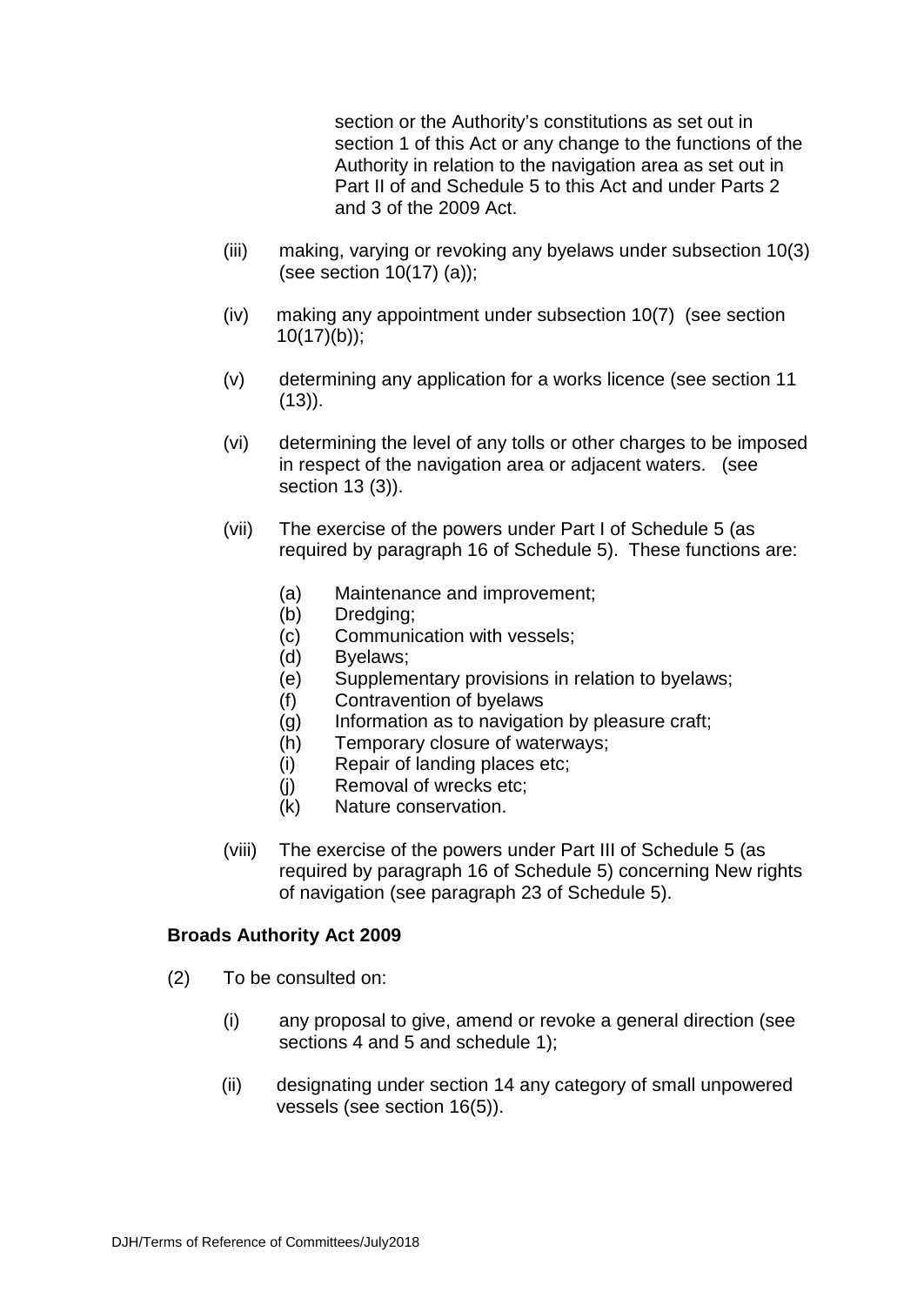(iii) designating, amending or revoking any part of the navigation area as a zone where waterskiing or wake boarding is to be permitted (see section 26(5)).

## **Other**

- (3) To be consulted on:
	- (i) applications for harbour revision orders.

#### **Matters Arising from the Legal Agreements with National Boating Bodies in respect of the Broads Authority Act 2009**

(Note that these overlap the provisions listed above)

- (4) To be consulted on:
	- (i) implementation of the provisions in the 2009 Act;
	- (ii) information to be included on the application forms for registration and payment of tolls;
	- (iii) introduction of the Boat Safety Standards;
	- (iv) inspection procedure for vessels;
	- (v) removal of vessels procedures;.
	- (vi) request for information procedure (including visiting craft);
	- (vii) hire boat licensing conditions;
	- (viii) policy for the temporary closure of waterways for recreational purposes.
- (5) To agree changes to the exemptions in respect of Boat Safety Standards as set out in section 16(6). (NB: This provision in the Agreement was intended to prevent the removal of any of the exemptions, which the 2009 Act now secures. However, the wording of the Agreement means that the Committee's agreement is required to add to the exemptions in section 16(6).
- (6) To agree exemptions from the need for compulsory insurance for small unpowered craft (see also section 16(5)).
- (7) To agree the format of financial reporting on navigation matters.

(Note: The requirement to consult under the legal Agreements extends to changes to anything previously agreed by the Authority following consultation).

### **2 Planning Committee**

In accordance with the Code of Practice for Members of the Planning Committee and Officers: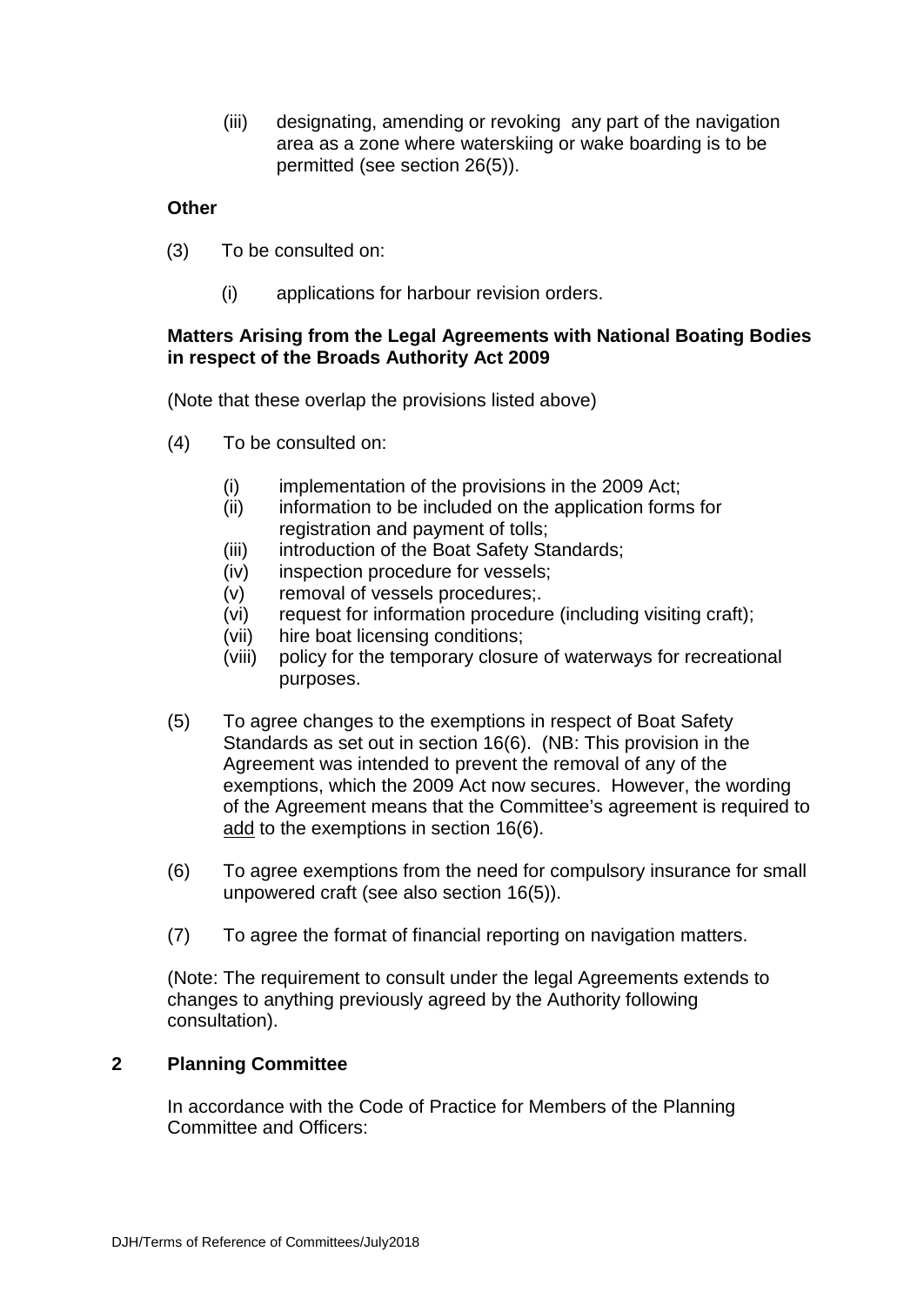- (1) To make recommendations to the Broads Authority on plan making functions with the objective of contributing to the achievement of sustainable development.
- (2) To prepare a statement of community involvement for the preparation and revision of the Broads Local Plan and for the exercise of the Authority's functions in relation to development control.
- (3) To make recommendations to the Authority on the preparation and maintenance of the Local Development Scheme and on the contents of the Broads Local Plan.
- (4) To respond to consultations from Government and other agencies and organisations in respect of any matter for which powers are delegated to this Committee.
- (5) To keep under review matters which are likely to affect the development of the area or the planning of its development including relevant matters in any neighbouring area and make representations accordingly.
- (6) In accordance with the policies and any directions of the Authority, to exercise the powers and duties of the Authority relating to:
	- (i) development control, including the determination of planning applications, enforcement, revocation, modification and discontinuance orders, completion notices and Section 106 Agreements;
	- (ii) buildings of architectural and historic interest and town schemes (including their grant aid);
	- (iii) conservation areas;
	- (iv) ancient monuments;
	- (v) trees;
	- (vi) derelict and waste land;
	- (vii) advertisements;
	- (viii) the stopping up and diversion of public paths affected by development proposals and the downgrading of highways for amenity purposes;
	- (ix) hazardous substances;
	- (x) certificates of appropriate alternative development;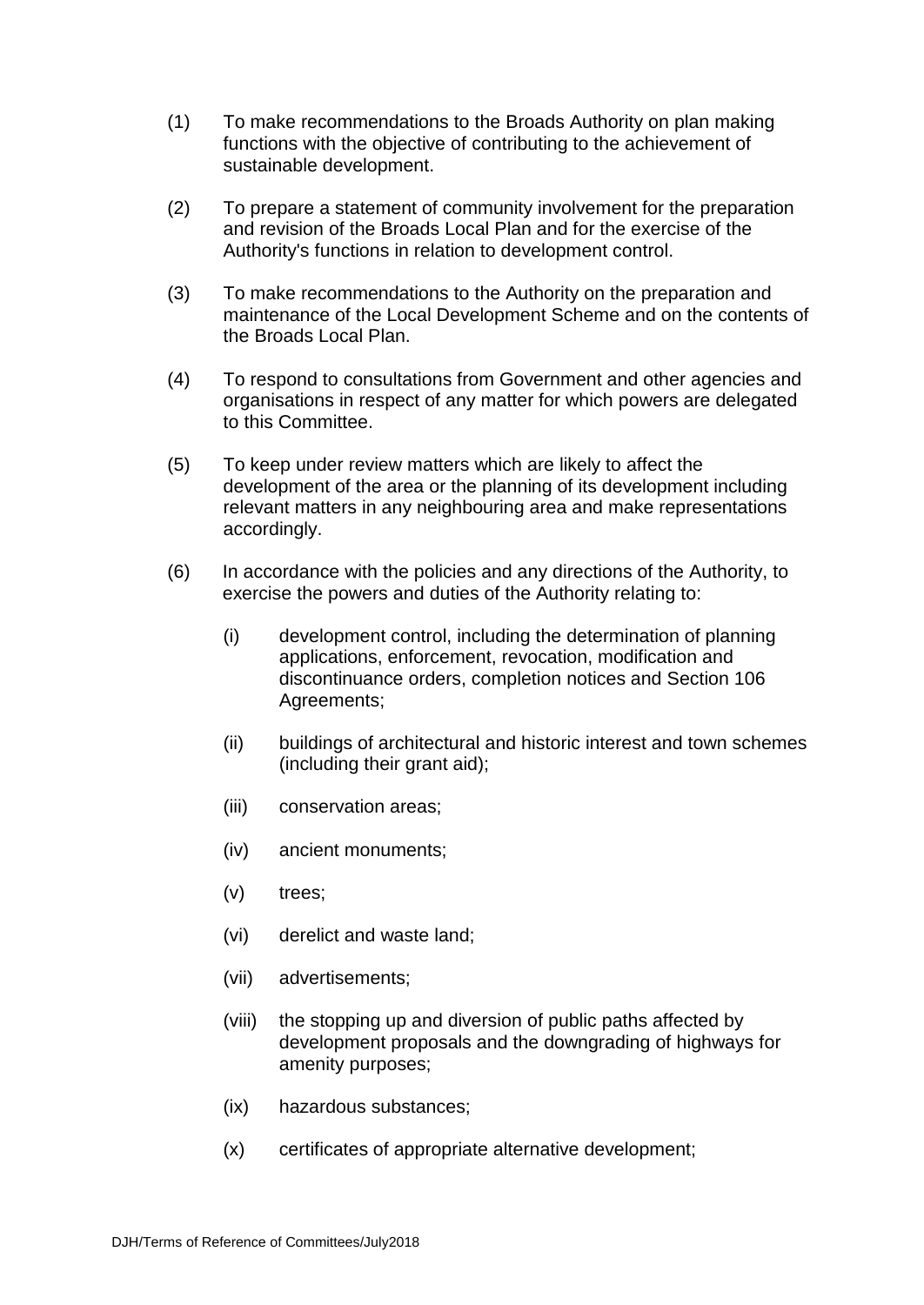- (xi) litter, abandoned motor vehicles and rubbish;
- (xii) goods vehicles operator's licences;
- (xiii) conservation of buildings and vessels, etc., under paragraph 42 of Schedule 3 to the Norfolk and Suffolk Broads Act 1988;
- (xiv) spatial plans;
- (xv) determining whether approval be given for the exercise of permitted development rights within a European Site, following consultation with Natural England, under the terms of the Conservation (Natural Habitats Etc) Regulations 1994.
- (7) To agree with an adjoining planning authority that individual crossborder planning applications be wholly determined by either the Authority or the relevant Council.
- (8) To consider and confirm Neighbourhood Area Plans and the designation of "neighbourhood areas" and to make recommendations to the Authority for their adoption.

### **3 Hearings Committee**

- (1) The function of the Committee is to hear and determine allegations of breaches of the Members Code of Conduct referred to it by the Monitoring Officer and in conducting hearings the Committee shall follow procedures prescribed by the Monitoring Officer.
- (2) The Hearings Committee shall be convened by the Monitoring Officer when required under the Members' Code of Conduct and this shall include one of the Authority's Independent Persons (as a non-voting co-opted member) and three other members from a group of six nominated by the Authority at its annual meeting, plus the Chairman of the Audit and Risk Committee. The Independent Person shall not Chair the Committee.
- (3) Where a vacancy subsequently occurs in the group appointed by the Authority at its annual meeting, or the Monitoring Officer reports that circumstances of a particular matter require an additional Member to be appointed to the group, a replacement or additional Member may be appointed by the Authority at any of its meetings pending the next annual meeting.
- (4) The Hearings Committee shall make such recommendations to the Broads Authority as appear to it appropriate following the determination of any Code of Conduct complaints, including recommendations in relation to sanctions under the Code of Conduct.

### **4 Audit and Risk Committee**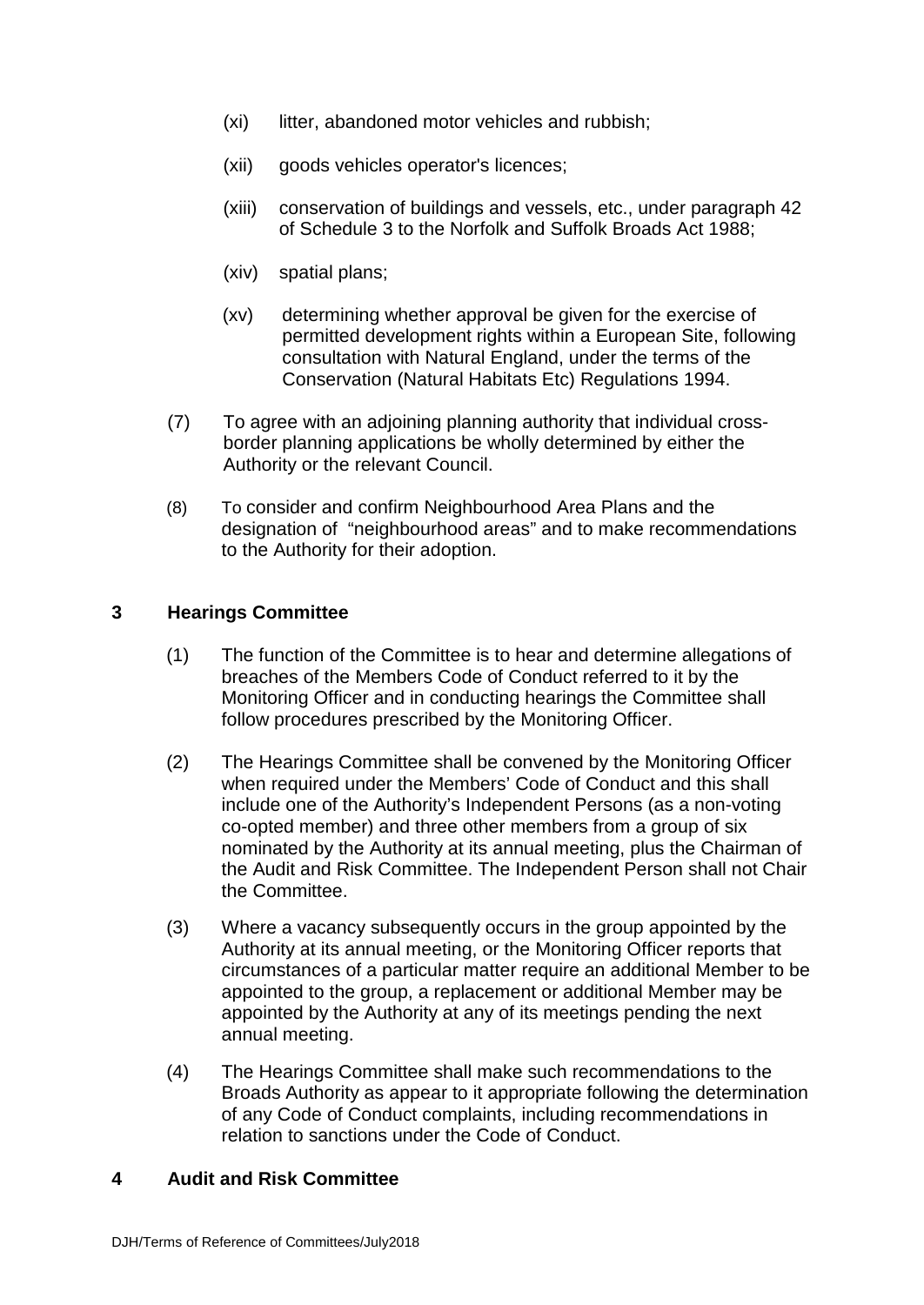#### **Statement of purpose**

- (1) The Audit and Risk Committee save for its powers in paras (5),(15), (19), (22) and (36), is a consultative non-decision making committee appointed by the Broads Authority and which shall have the functions set out within the following paragraphs.
- (2) References to the Financial Scrutiny and Audit Committee (the predecessor committee) within existing documents, policies, procedures and standing orders of the Authority shall be interpreted as referring to the Audit and Risk Committee, unless the context clearly dictates otherwise.
- (3) The Audit and Risk Committee is a key component of the Authority's corporate governance. It provides an independent and high-level focus on the audit assurance and reporting arrangements that underpin good governance and financial standards.
- (4) The purpose of the Audit and Risk Committee is to provide independent assurance to the Members of the Authority of the adequacy of the risk management framework and the internal control environment. It provides independent review of the Broads Authority's governance, risk management and control frameworks and oversees the financial reporting and annual governance processes. It oversees internal audit and external audit, helping to ensure efficient and effective assurance arrangements are in place.
- (5) The Audit Committee is empowered to:
	- Appoint, compensate, and oversee all internal audit services
	- Pre-approve all auditing services performed
- (6) In discharging its responsibilities the Audit and Risk Committee has unrestricted access to officers and relevant information it considers is necessary to discharge its duties.

### **Governance, risk and control**

- (7) To review the authority's corporate governance arrangements against the good governance framework, including the ethical framework and consider the local code of governance.
- (8) To review the Annual Governance Statement (AGS) prior to Full Authority approval and consider whether it properly reflects the risk environment and supporting assurances, taking into account internal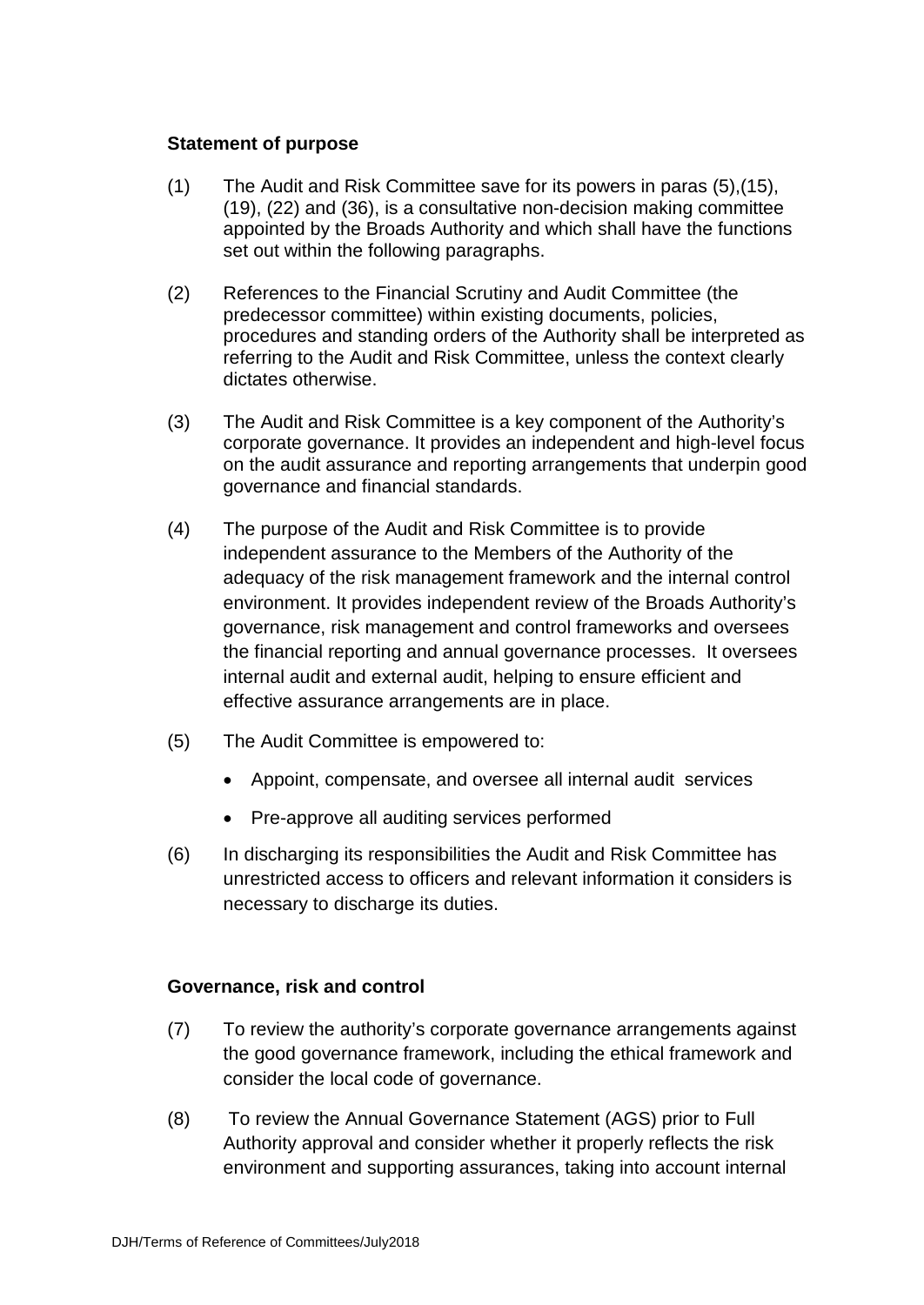audit's opinion on the overall adequacy and effectiveness of the authority's framework of governance, risk management and control.

- (9) To consider the authority's arrangements to secure value for money and review assurances and assessments on the effectiveness of these arrangements.
- (10) To consider the authority's Strategic Risk Register to ensure that it adequately addresses the risks and priorities of the authority.
- (11) To monitor the effective development and operation of risk management in the authority.
- (12) To monitor progress in addressing risk-related issues reported to the committee and to seek assurance that risks are being managed appropriately and using good practice.
- (13) To consider reports on the effectiveness of internal controls and monitor the implementation of agreed actions.
- (14) To review the assessment of fraud risks and potential harm to the authority from fraud and corruption.
- (15) To monitor and approve the financial regulations, standing orders relating to contracts and the counter-fraud, corruption and bribery strategy.
- (16) To review the governance and assurance arrangements for significant partnerships or collaborations.
- (17) To review the effectiveness of the system for monitoring compliance with laws and regulations and the results of management's investigation and follow-up of any instances of noncompliance.
- (18) To review and assess the policies, procedures, and practices established by the Broads Authority to monitor conformance with its code of conduct and ethical polices and provide oversight of the mechanisms established by management to establish and maintain ethical standards

### **Internal audit**

- (19) To review and approve the internal audit charter.
- (20) To review proposals made in relation to the appointment of external providers of internal audit services and to make recommendations.
- (21) To approve the risk-based internal audit plan, including internal audit's resource requirements, the approach to using other sources of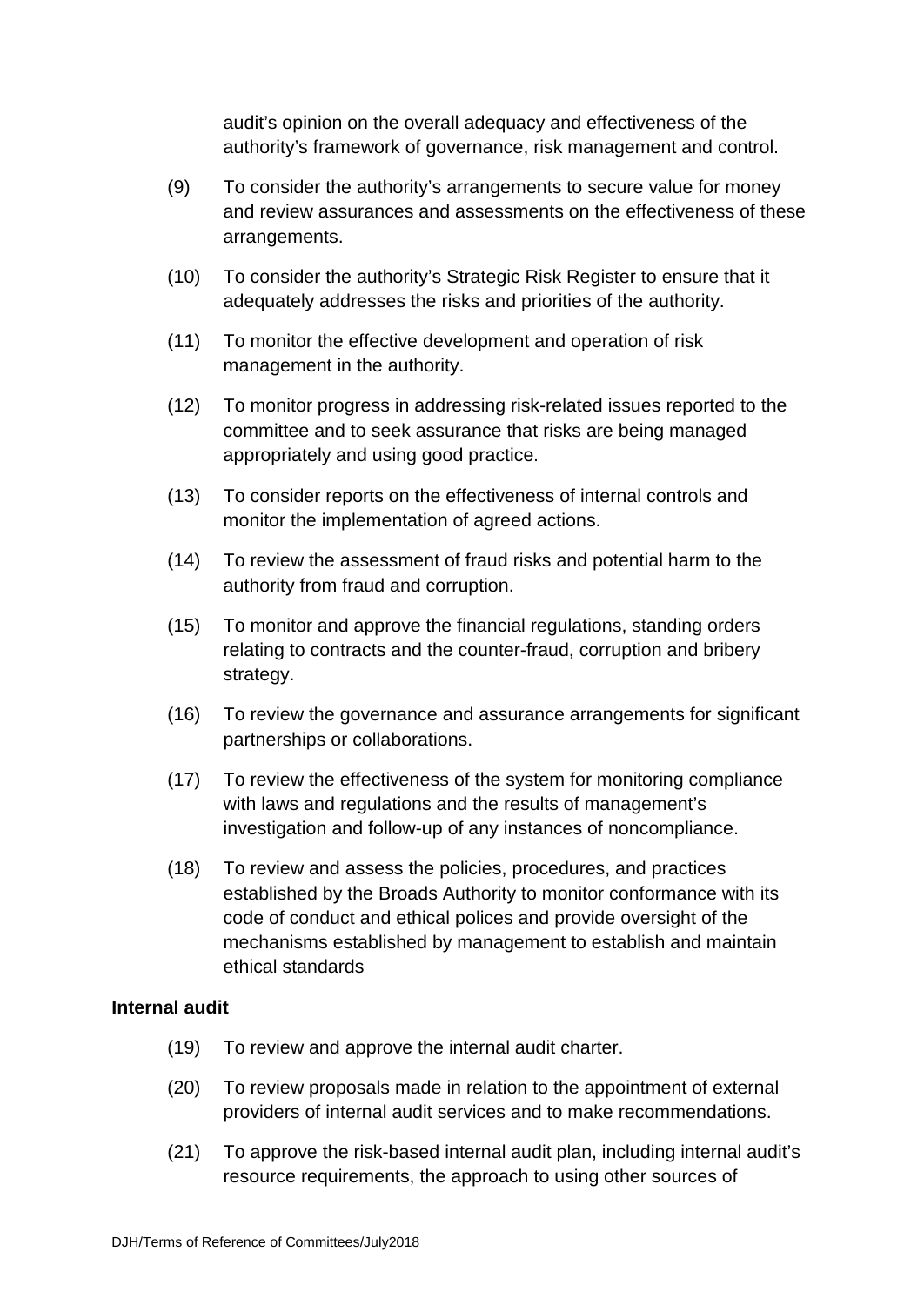assurance and any work required to place reliance upon those other sources.

- (22) To approve significant interim changes to the risk-based internal audit plan and resource requirements.
- (23) To make appropriate enquiries of both management and the head of internal audit to determine if there are any inappropriate scope or resource limitations.
- (24) To consider any impairments to independence or objectivity arising from additional roles or responsibilities outside of internal auditing of the head of internal audit. To approve and periodically review safeguards to limit such impairments.
- (25) To consider reports from the head of internal audit on internal audit's performance during the year, including the performance of external providers of internal audit services. These will include:
- (i) updates on the work of internal audit including key findings, issues of concern and action in hand as a result of internal audit work
- (ii) regular reports on the results of the Quality Assurance and Improvement Programme (QAIP)
- (iii) reports on instances where the internal audit function does not conform to the Public Sector Internal Audit Standards (PSIAS) and Local Government Application Note (LGAN), considering whether the nonconformance is significant enough that it must be included in the AGS.
- (26) To consider the head of internal audit's annual report:
- (i) The statement of the level of conformance with the PSIAS and LGAN and the results of the QAIP that support the statement – these will indicate the reliability of the conclusions of internal audit.
- (ii) The opinion on the overall adequacy and effectiveness of the authority's framework of governance, risk management and control together with the summary of the work supporting the opinion – these will assist the committee in reviewing the AGS.
- (27) To consider summaries of specific internal audit reports as requested.
- (28) To receive reports outlining the action taken where the head of internal audit has concluded that management has accepted a level of risk that may be unacceptable to the authority or there are concerns about progress with the implementation of agreed actions.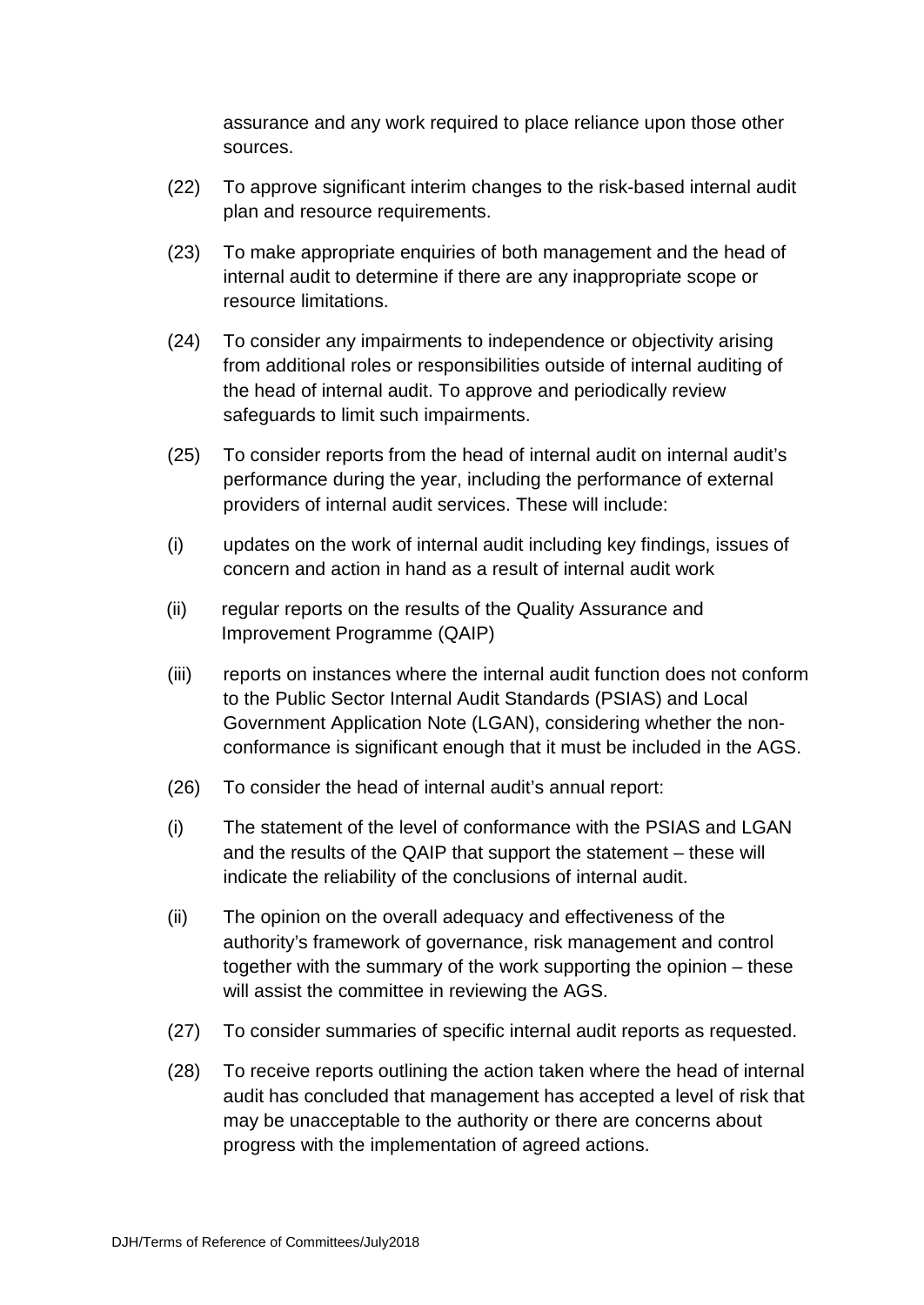- (29) To contribute to the QAIP and in particular, to the external quality assessment of internal audit that takes place at least once every five years.
- (30) To consider a report on the effectiveness of internal audit to support the AGS, where required to do so by the Accounts and Audit Regulations.
- (31) To provide free and unfettered access to the audit committee chair for the head of internal audit, including the opportunity for a private meeting with the committee.

## **External audit**

- (32) To support the independence of external audit through consideration of the external auditor's annual assessment of its independence and review of any issues raised by PSAA or the authority's auditor panel as appropriate.
- (33) To consider the external auditor's annual letter, relevant reports and the report to those charged with governance.
- (34) To consider specific reports as agreed with the external auditor.
- (35) To comment on the scope and depth of external audit work and to ensure it gives value for money.
- (36) To commission work from internal and external audit.
- (37) To advise and recommend on the effectiveness of relationships between external and internal audit and other inspection agencies or relevant bodies.
- (38) To obtain reasonable assurance that management has acted on the results and recommendations of external audit engagements.

# **Financial reporting**

- (39) To monitor and oversee the Authority's medium term financial planning, including the annual business plan.
- (40) To review the annual statement of accounts. Specifically, to consider whether appropriate accounting policies have been followed and whether there are concerns arising from the financial statements or from the audit that need to be brought to the attention of the authority.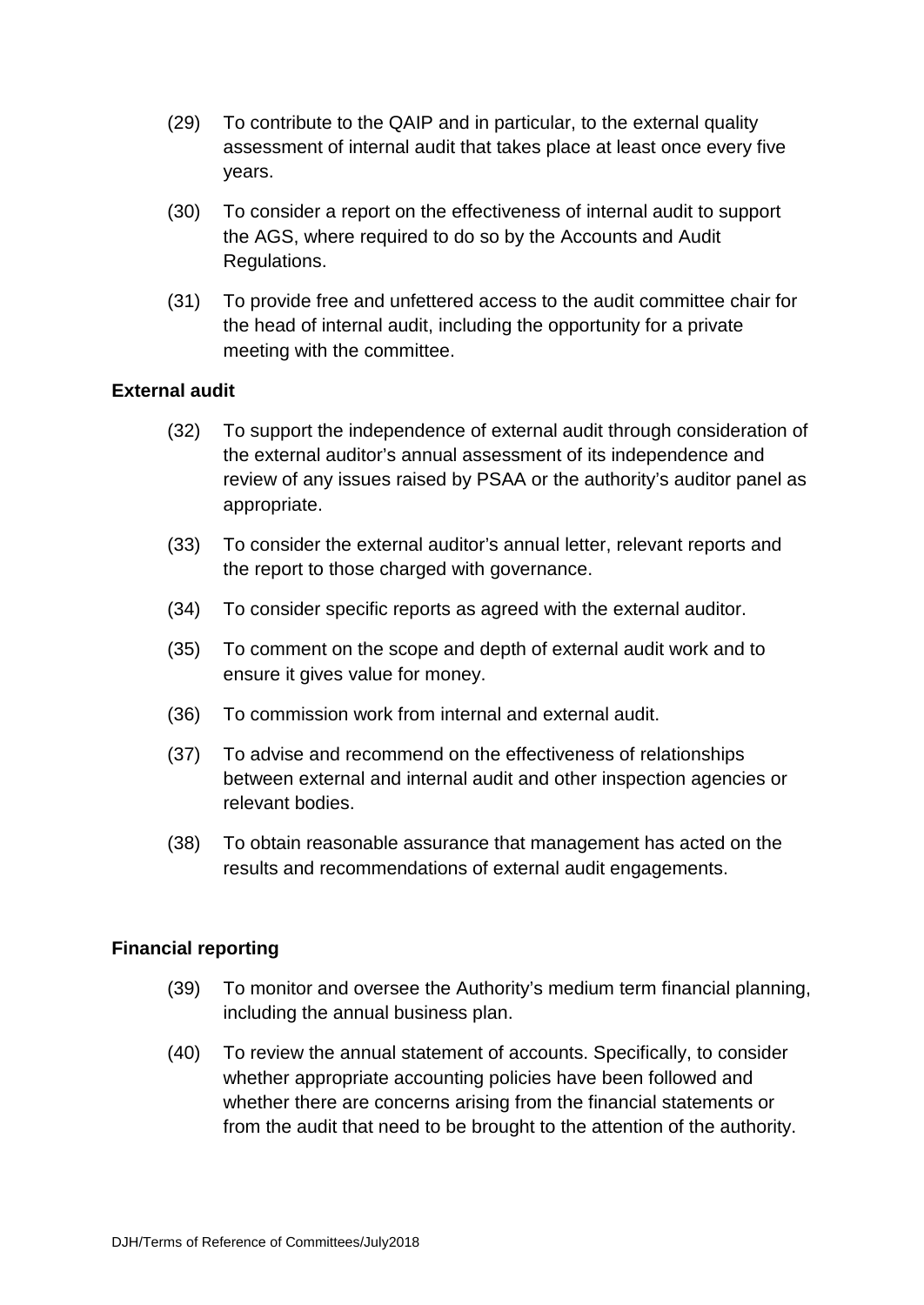(41) To consider the external auditor's report to those charged with governance on issues arising from the audit of the accounts.

## **Treasury Management**

- (42) To monitor and review the treasury management policy and procedures to be satisfied that controls are satisfactory. This includes receiving regular reports on activities, issues and trends to support the committee's understanding of treasury management activities.
- (43) To review the Treasury and Investment Strategy prior to Full Authority approval.

## **Accountability arrangements**

(44) To report to those charged with governance on the committee's findings, conclusions and recommendations concerning the adequacy and effectiveness of their governance, risk management and internal control frameworks, financial reporting arrangements, and internal and external audit functions.

### **Miscellaneous**

- (45) To determine any payments or honoraria to staff which are not within the scope of powers delegated to the Chief Executive up to a maximum of £50,000 per event.
- (46) To consider any matters referred to the Broads Authority or the Chief Executive which are appropriate to its Terms of Reference.
- (47) The Audit and Risk Committee shall receive formal training on the purpose and mandate of the committee and any areas deemed necessary to assist in the discharge of its duties

Originally adopted by Broads Authority: 21 November 2014

Adopted by Authority on 27 July 2018

Next review date: July 2020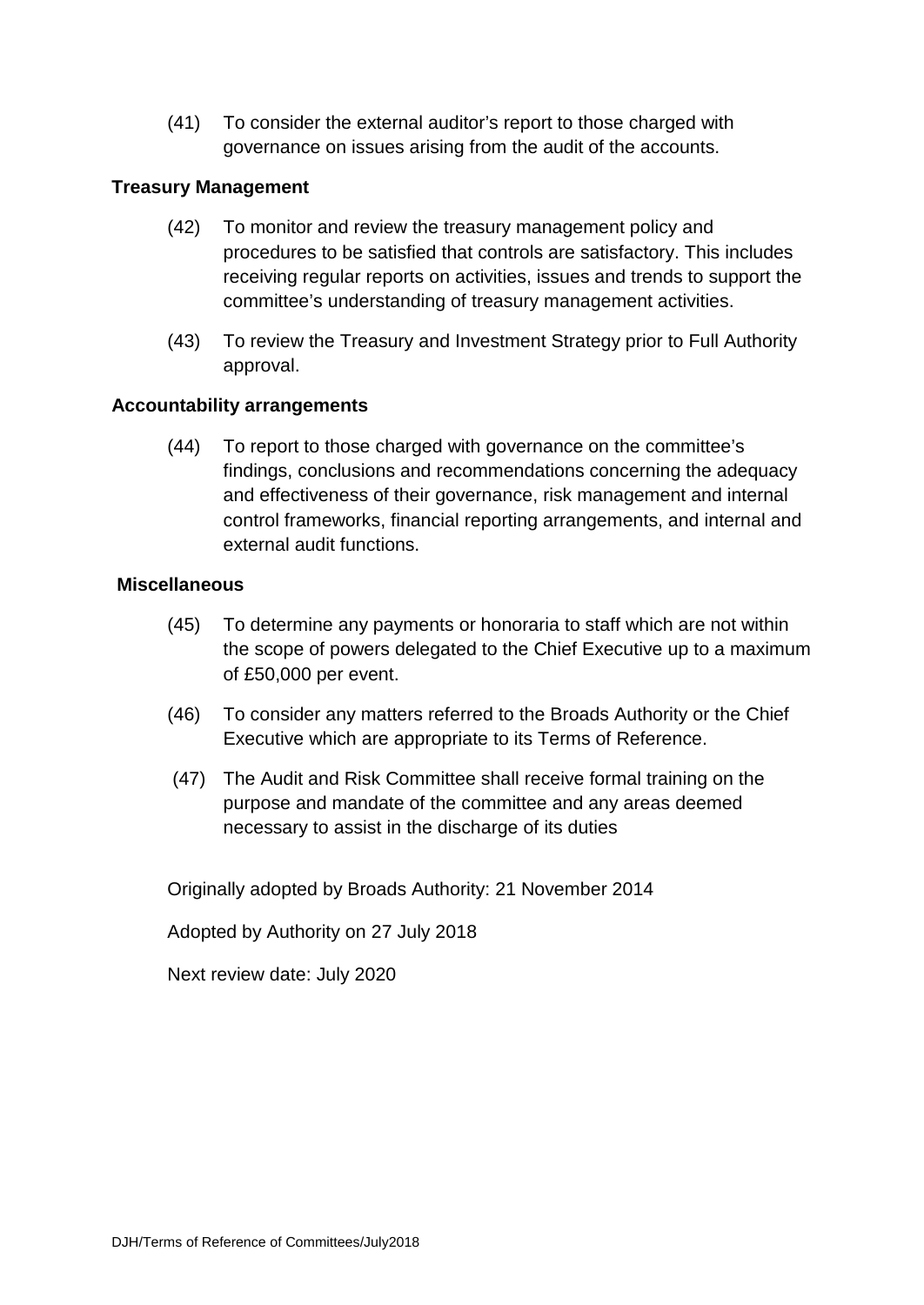

# **BROADS AUTHORITY**

### **Broads Local Access Forum**

## **Terms of Reference**

- 1 The Broads Local Access Forum will have the following terms of reference:
	- (i) To be a statutory advisory body to provide guidance and advice to relevant authorities on the improvement of public access to the countryside of the Broads Executive Area and to contribute to opportunities for the enjoyment of the area.
	- (ii) To comment on draft maps of open countryside and registered common land for the Broads as will be produced by the Countryside Agency.
	- (iii) To provide a consultative forum for and advising on issues relating to access land, exclusions, restrictions and the appointment of access wardens on land where new rights of access exist.
	- (iv) To contribute (in an advisory capacity) to the development of Rights of Way Improvement Plans which cover any part of the Broads Executive Area, together with any other strategies or plans relating to rights of way and open access.
	- (v) To advise on all other aspects of improvement of public access to land in the Broads for the purposes of open air-recreation.
	- (vi) To advise on issues relating to public access to water.
	- (vii) To advise on the promotion and appropriate use of opportunities for all types of user to enjoy access to the countryside.
	- (viii) To promote closer liaison and understanding between the various interest bodies and organisations which have an interest in access to the Broads and its wider catchment area.
- 2 In providing advice, the Forum will have regard to:
	- (i) the needs of land management;
	- (ii) the conservation of the natural beauty of the area;